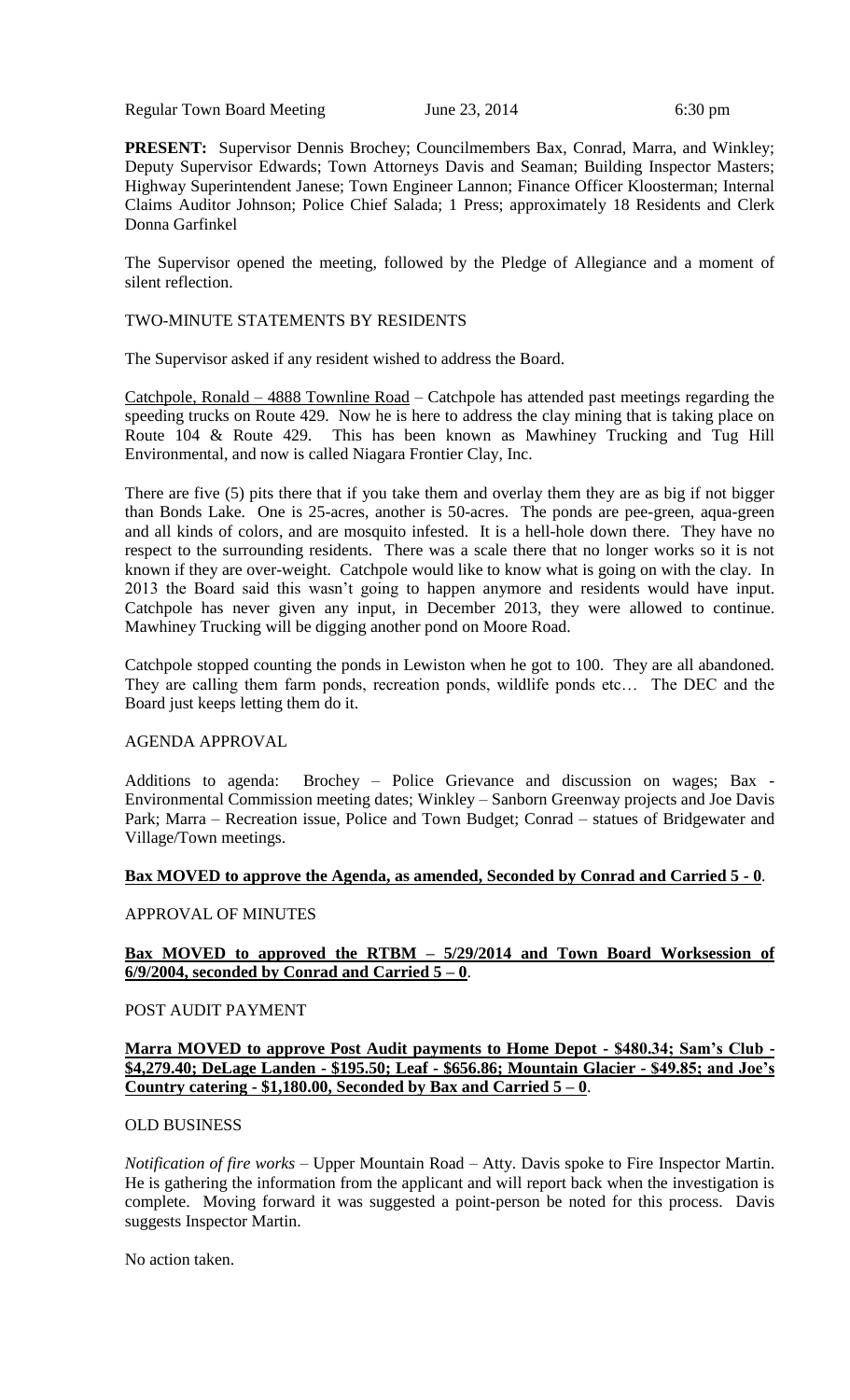*Introduce Local Law – Adoption of Code*– Atty. Seaman reviewed the law and states it looks fine from a legal standpoint. If the Public Hearing is held and then adopted within 90 days this can be submitted to General Code and placed in the code at no cost.

# **Bax MOVED to hold a Public Hearing on the Local Law to Adopting the Code Book, on July 28, 2014 at 6:15 pm, Seconded by Marra and Carried 5 – 0**.

#### NEW BUSINESS

Item No. 1 – Pond request – Schroeder – 4912 Townline Road

Schroeder is requesting the \$5,000 excavation fee be waived. The pond will be 50-ft x 100-ft and 10-ft deep with a sandy beach at one end. The dirt removed will be used on low spots throughout the property.

Masters said the Town Excavation law does not have an exemption for small personal, recreation ponds. So the ponds discussed earlier, Mawhiney pit, has a blanket excavation fee to pay. Any small pond, less than an acre, they pay the \$5,000 fee. The Board has waived this before.

Davis said there is an exception they do not move the top-soil / clay off the property. This was referred to Masters.

Item No. 2 – Williams plaque request – Joseph Davis State Park

Nicole Williams had requested a plaque be placed at the  $9<sup>th</sup>$  hole of the disk golf course at Joe Davis Park in 2013. Ms. Williams is requesting to change the plaque to a stone.

### **Bax MOVED to approve the modification to the previous placement of a plaque to a large rock, Seconded by Marra and Carried 5 – 0**.

Item No. 3 – Sewer Credit – Hargrave – Callan Drive; Walker – Dana Drive; Ricco – James Drive; Myers – N.  $5<sup>th</sup>$  Street; Garcia – Lower River Road and Ip – Escarpment Drive.

**Bax MOVED to credit the amount of the sewer portion of their bill: Hargrave – Callan Drive - \$30/cycle; Walker – Dana Drive - \$78.00; Ricco – James Drive – \$48.00; Myers – N. 5 th Street - \$120.00; Garcia – Lower River Road - \$834.93 and Ip – Escarpment Drive - \$207.00, Seconded by Conrad and Carried 5 – 0**.

Item No. 4 – Lewiston Town Code – Reviewing of Editorial & Legal Analysis

With the re-codification of the Town Code almost complete, General Code has forwarded us an Editorial and Legal Analysis. General Code reviewed the existing legislation in the Code to identify Code provisions that are outdated or may be in need of revision.

They suggest the Board establish a time frame and specific deadline for each department to review the Code that affects them and return to the Town Clerk. At that time the Town Clerk would forward their suggested changes/comments to Town Counsel for final review before starting the adoption process of any changes.

### **Bax MOVED to forward the Editorial and Legal Analysis to all Department Heads for review, once received forward their comments to Town Counsel for final review, Seconded by Conrad and Carried 5 – 0**.

Winkley requests the Sanborn Area Historical Society (SAHS) address the Board.

The Sanborn Area Historical Society thanked the Town Board for securing a \$175,000 grant for the relocation of the 1825 Church/Legion building. At this time the Society is asking the Board to release the Greenway funds to start the project.

**Winkley MOVED to permit the Sanborn Historical Society, when funding becomes available, to make a withdrawal in the amount approved, Seconded by Marra and Carried**   $5 - 0$ .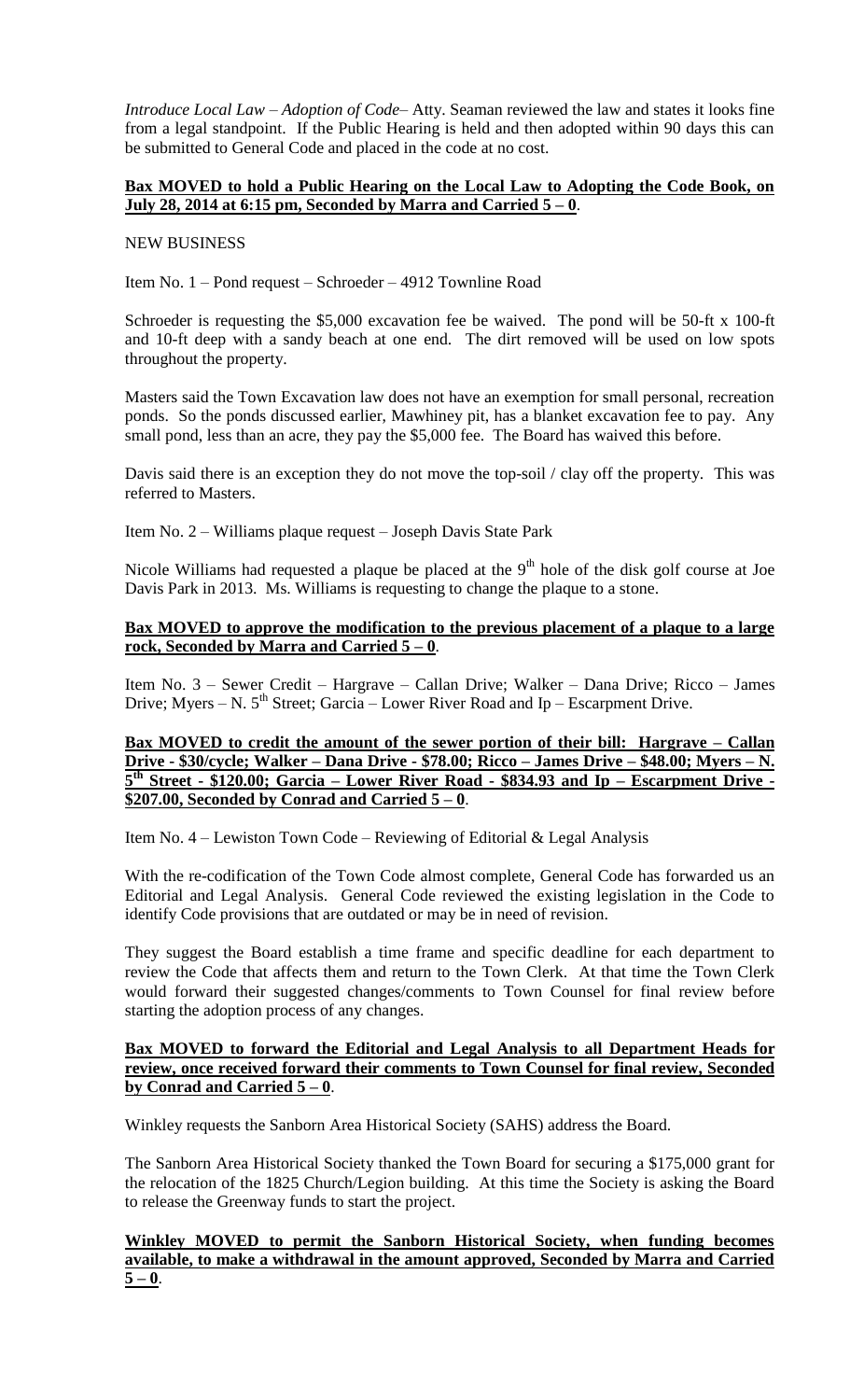Masters said this project will need to go to Site Plan. They are operating on a Special Permit, so they will need a Site Plan amending their current Site Plan.

Gary Townsend, President of SAHS said the church has served 5 churches and numerous civic groups over the past 187 years. The building will be brought to the Farm Museum property on Saunders Settlement Road and restored back into the church. The steeple, steps and front doors will be restored. This is a wonderful addition to the Farm Museum.

SAHS would like to work with Bernie Rotella on a grant for a sign project they are working on.

#### SUPERVISOR BROCHEY

Proclamation request – Lewiston Fire Co. #1

Lewiston Fire Co. #1 is 100 years old this year. At the July  $26<sup>th</sup>$  centennial celebration they will dedicate the firehouse addition / renovation. All Board members are encouraged to attend. The Clerk will prepare a proclamation for the Board to sign and present.

LEGAL – nothing to report

#### ENGINEERING

Lannon distributed a project report summary.

Riverwalk/NYS Parks/Joe Davis Park – A site visit was performed last week with the contractor. Lannon to provide mapping to move forward.

Legacy Drive – Lannon to meet with Massaro to review outstanding items. The street lights have been addressed and National Grid will prepare a proposal.

NYS DOT Rt. 265/I-190 Bridge replacement – Nothing new to report

Muckland pumps – Site visit done and necessary measurements were taken to complete the design. Lannon asked if the Board would like him to move forward with the design and come up with a cost estimate. Lannon will present a preliminary design and cost estimate for the July meeting.

Highway Superintendent Janese said it had been discussed that the Highway Dept. does the installation of the pumps. Janese said the installer has to warranty the equipment, and that would be Lewiston, so the prudent thing to do is have them installed by someone else.

University Drive – Trying to communicate with the Niagara University attorney.

PRV Pits – Project close out – Working with Yarussi to close-out.

#### **FINANCE**

Kloosterman is working on the half-year report, and would like to meet with each councilman to discuss just were the Town stands financially.

The budget process will be starting soon and Kloosterman understands that in the past department heads met with the Board to review their budget, and would like to bring this back.

# COUNCILMAN BAX

LIAISON REPORT – Highway. The Town just finished helping pave the Village. The County only has two machines, so in the rotation the Town needs to wait approximately two weeks before there is paving outside the Village. Janese said a paver can be leased but it is almost \$20,000 a week.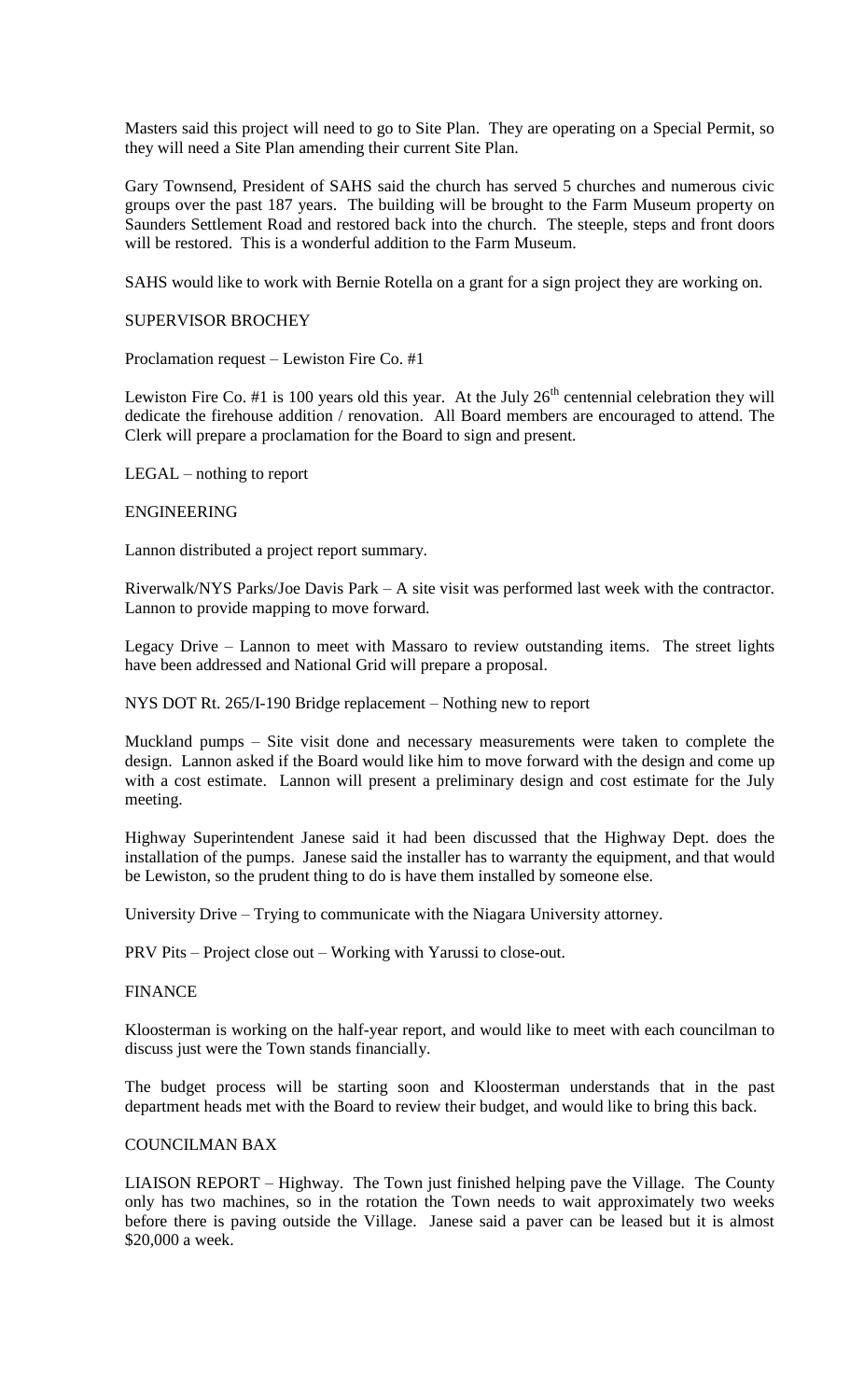Janese to meet with the general manager of Suit-Kote. They are the subcontractor of the job on Lower River Road and used the Joe Davis parking lot to park their equipment. He will explain how they will repair the parking lot and give Janese a time line.

Some communities are still struggling with the issue of snow removal from the winter and the overage in the cost. With the State and County contracts the Town has, the department came in \$90,000 under budget. There will be reimbursements from the State and County. Janese requests the Board restore the budget lines for this year.

ENVIRONMENTAL COMMISSION REQUEST - Commission requests the Town Board authorize them to research the viability of Lewiston going to a recycling cart system instead of the tote system. 14 of the 20 Niagara County municipalities are now using carts.

### **Bax MOVED to authorize the Environmental Commission permission to move forward with researching the cart recycling program, Seconded by Conrad and Carried 5 – 0**.

The Environmental Commission changed monthly meeting days to the  $3<sup>rd</sup>$  Monday at 6:00 pm.

# COUNCILMAN CONRAD

# PLANNING BOARD MEMBER APPOINTMENT

# **Conrad MOVED to appoint Wayne Lynch to the Planning Board to fill vacancy with a term to expire December 31, 2017, Seconded by Bax and Carried 5 – 0**.

The Board is trying to improve its relationship with the village. Conrad suggests the Board meet with the Village on a quarterly basis. Conrad will work on something for July.

LIAISON REPORT – Bridgewater. The Planning Board reviewed the project and it was tabled. They are waiting on action from the Zoning Board of Appeals. As it stands now, all approvals for the project have expired. With the experience Conrad has professionally in development work, he would like to see the Board rescind the Negative Declaration, and revisit the project. New information has been presented that needs to be reviewed. Previously there was automotive use of the site with buried fuel tanks. A soil study should be done, to check for contamination. A traffic study should have been a requirement.

Conrad believes the Board received some bad advice from the previous Town Engineer, but nothing that would be the Board's fault. This will give the Board a fresh opportunity to re-look at the project with more appropriate scrutiny.

Conrad feels it meets the criteria for a Type 1 Action, and requires a Full EAF with a coordinated review and scoping sessions which would result in the Board issuing a Positive Declaration.

Brochey agrees one hundred percent. It would be difficult for the two to vote on something without going through the project again.

# **Conrad MOVED to rescind the Negative Declaration for the Bridgewater Estates, LLC project, Seconded by Bax**

Davis said this development is the subject of litigation but that does not prevent the Town Board from rescinding the Negative Declaration because they never obtained the permits and the approvals have lapsed.

# **Carried 5 – 0**.

Davis said the project has gone to the Planning Board, Environmental Commission and came before the Town Board. It is going back to the Planning Board for a Special Use permit.

Masters asked if they will be required to pay the fees again and are they starting as a new project.

Conrad said that is how it should be. They did not take action when they should have. Any other development projects; when things expire you have to go back and redo it.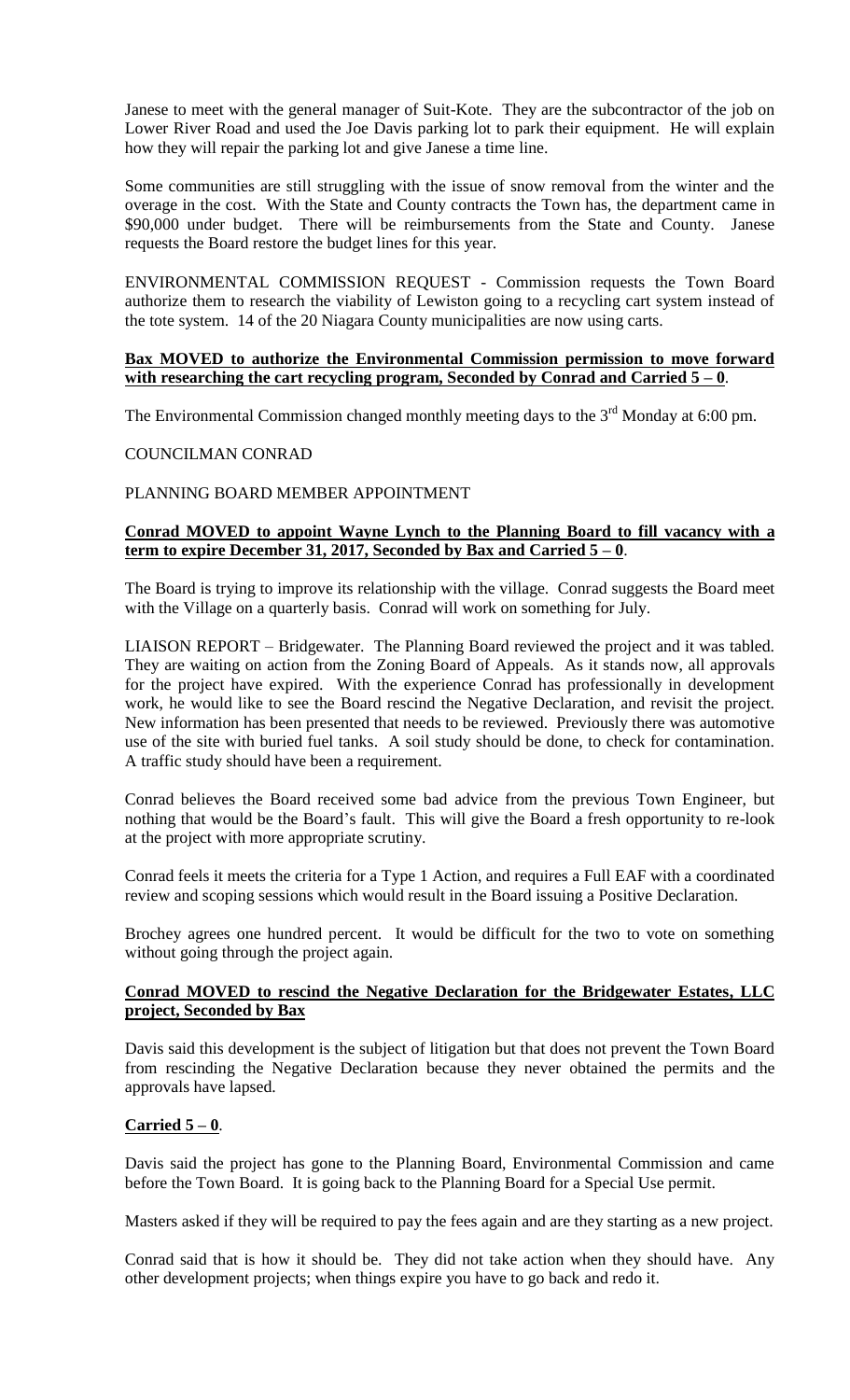Davis said the SEQRA Negative Declaration has not expired, the variances expired. They were granted and expired because they did not obtain the building permit from the Town.

### COUNCILMAN MARRA

UNSAFE BUILDING– 2904 Upper Mountain Road - This property has been in violation of the Code of the Town of Lewiston since September 30, 2013 for exterior structure, clean-up requirements and infestation. Bees have infested the wall on the southwest side of the building, which has prevented the neighbor from using their side yard. The Building Inspector is requesting hiring an exterminator and placing the cost on the property tax.

Davis said there is a section of the Town Code regarding unsafe buildings, which entails demolition. This building does not need to be demolished, only a portion of it is unsafe, that being the bees nest. We have since learned they are honey bees.

Masters will work with the owner to allow someone to remove the bees. There usually is not a cost associated with the removal of honey bees as they are an asset.

#### **Marra MOVED to authorize the Building Inspector to remediate the removal of the bees at 2940 Upper Mountain Road, Seconded by Bax and Carried 5 – 0**.

RECREATION HIRE – Dashineau requests board approval

### **Marra MOVED to hire Zach Dowsy, Laborer – PT at the rate of \$8.25/hour, Seconded by Winkley and Carried 5 – 0**.

Marra announced that the Lewiston Police will be holding a memorial service for Lewiston Police K-9 Radar on June  $28<sup>th</sup>$ , at 7:00 pm at the Lewiston Dog Park.

Town Budget – At the April Board meeting Finance Officer Kloosterman said that 2013 went pretty well. At the May Board meeting Kloosterman reported there is a \$700,000 deficit from 2013, and Lewiston could have the same short-fall, or there about for 2014. Some of the Councilmen were troubled by this and did some research.

Winkley and Marra set a meeting with Town Auditor Patrick Brown, Brown & Co., for explanation. We inquired if there was a deficit in 2013 or projected one for the current year, and Brown answered no on both counts.

These are the facts. Mr. Brown reported that the Town of Lewiston was favorable to the over-all 2013 budget by \$460,541. Also, if the Town adheres to the 2013 budget for the remainder of this year, there will be no short-fall for the current year.

Discussion went to the NYPA – H-97 – Infrastructure Account. This is used for roads, waterlines, sewer lines, capital improvements, and economic development. This has a healthy \$2.8 million surplus. The Town will be receiving an addition \$850,000 from NYPA this summer.

Mr. Brown provided the Moody's Investors Service Bond and Financial Outlook for the Town. Moody's sets short-term, long-term bond ratings as well as financial outlook going forward. The bond rating Lewiston had was for 2013, and a new one will be available in a couple of weeks. Moody's expects the Town to maintain a strong financial position with healthy reserve levels.

Recently it was reported that Lewiston is over bonded. Mr. Brown said this is not the case and Moody's says Lewiston has a very manageable deposition and issues Lewiston a short-term bond rating of Prime 1, the highest. Prime 1 is defined as "issuers rated Prime 1 have a superior ability to repay short term debt obligations." Long-term for the Town is AA. AA is judged to be high quality and is subject to very low credit risk.

Marra and Winkley asked Brown about challenges facing Lewiston going forward; Brown responded "The A-fund is the issue, and this is something that has been discussed at Town Board meetings for more than a decade." The fixed costs of health care and pensions are required to come from this account, instead of a revenue account.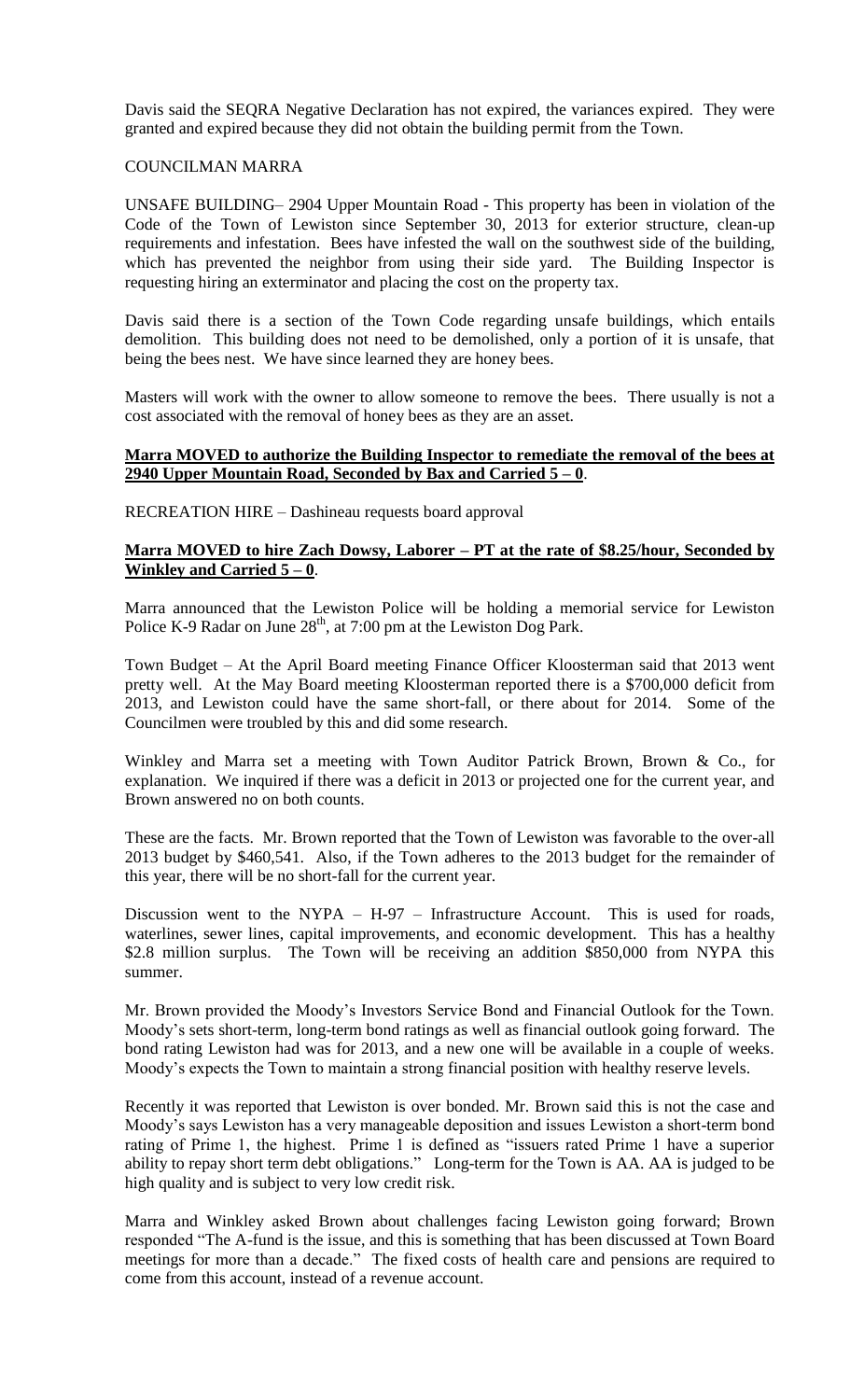The State recommends a 10% fund balance and the Town currently has 12%. This definitely needs to be addressed sooner than later.

Brown did say Kloosterman has contacted him regarding the budget, and encourages him to continue to do so, he can not ask for a better resource. Brown has 25-years of government accounting.

Brown will review his report at the July meeting.

Winkley said Brown said all is pretty strong. No one wants to go into the reserve fund. All Board members will work together and move forward to accomplish this.

Kloosterman is working on a Capital Improvement Plan and this will help with that. Projects have been siting for years and years and they need to be worked out. Quite a few of them are public health safety issues.

Winkley said a report received from Brown & Co. shows there is a \$460,541 favorable balance to the Town. Once Greenway dollars are reimbursed for improvements done at town parks and Joseph Davis State Park, the Town will be more like \$600,000 in favor.

Kloosterman said the \$460,000 is based on income and expenses associated with the budget. Although this is a good balance, the Town still ate into the fund balance. Four years ago the Town used the fund balance for about \$400,000 of the budget, and the budget for 2014 is \$1.25 million. On a \$16 million budget, that is an alarming pace.

The water and sewer budget are in great shape, but the Board needs to concentrate on A, B, & BD funds. These are the funds with issues, and this is what will result in a town tax. The Town has not funded the Highway Dept. adequately for paving for years. They get \$100,000/year; they should get \$500,000/year when the math is figured. The bond that the Town will start paying back will be hitting the highway dept. for about \$200,000/year, which equals \$700,000/year.

Winkley discussed this with Brown and he said it was a better way to fund it at the time, there may have had to be a highway tax. With the bond rating being so low, and the money so good at the time, it was a wise thing to do.

Winkley said once greenway money is back there will be a favorable balance. The Town will need to go into the fund balance by \$500,000, which is close to what the Town has been doing for the last couple years.

Kloosterman feels this is why it is important to sit with each Councilman to discuss these items. A program needs to be created to move forward and not to allow a town tax. Hard decisions need to be made.

Winkley said previous Finance Officer Johnson has been saying that. It is the fixed costs the State puts on the Town that are killing the budget.

Conrad wants to be aware of the "decisions that need to be made", so he can start to think about them. As the newest member of the board, he is trying to get up to speed on these things. Kloosterman said he would sit down and go over budget items at anytime. There needs to be an open line of interaction.

Marra said Pat Brown will be at the July meeting to discuss this. He will say there was not a \$700,000 deficit from 2013, Marra assures the Board of that. Kloosterman said, what he distributed to the Board is what Pat Brown gave to him.

Winkley said the Town has a budget, we say we are going to spend this much, we are going to bring in this much money. The difference between this much money, when the fund balance is used, at the end of the year we end up spending \$460,000 less than was anticipated.

Kloosterman said the Board needs to look at fund balance net position, not fund balance in general; the unappropriated balances need to be looked at. There is approximately \$2 million in